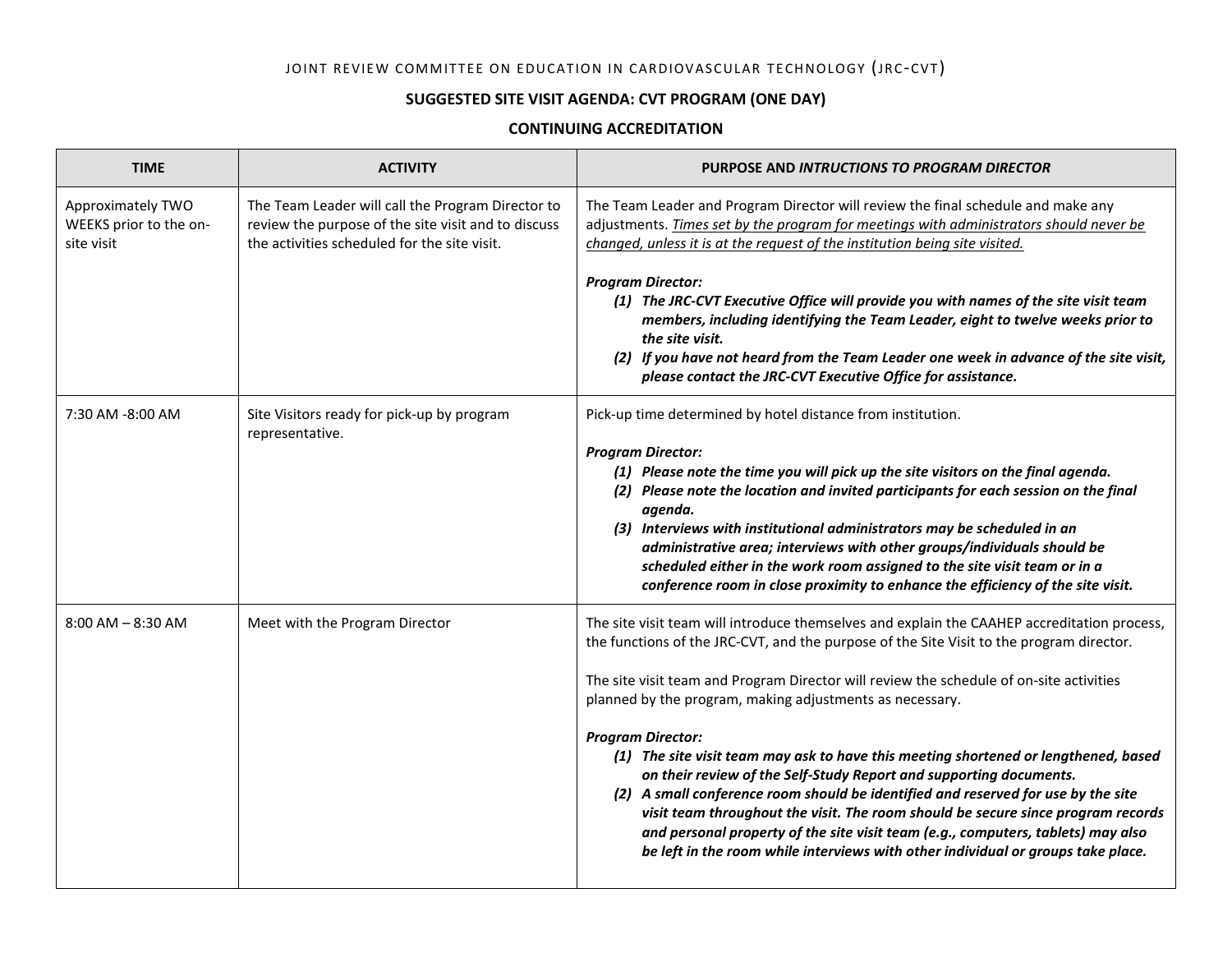| <b>TIME</b>                                                                   | <b>ACTIVITY</b>                                                                                                                                             | PURPOSE AND INTRUCTIONS TO PROGRAM DIRECTOR                                                                                                                                                                                                                                                                                                                                                                                                                                                                                                                                                                                                                                                                                                                                                                                                                                                                                                                                                                                                                                                                                                                                                                                                                                                                                                                                                                                                                                                 |
|-------------------------------------------------------------------------------|-------------------------------------------------------------------------------------------------------------------------------------------------------------|---------------------------------------------------------------------------------------------------------------------------------------------------------------------------------------------------------------------------------------------------------------------------------------------------------------------------------------------------------------------------------------------------------------------------------------------------------------------------------------------------------------------------------------------------------------------------------------------------------------------------------------------------------------------------------------------------------------------------------------------------------------------------------------------------------------------------------------------------------------------------------------------------------------------------------------------------------------------------------------------------------------------------------------------------------------------------------------------------------------------------------------------------------------------------------------------------------------------------------------------------------------------------------------------------------------------------------------------------------------------------------------------------------------------------------------------------------------------------------------------|
| MORNING; as early as the<br>administrators' schedules<br>permit. (30 minutes) | <b>General Group Session</b><br>Attendees: Site Visit Team, Dean and/or higher<br>level administration, members of administrative<br>staff, as appropriate. | Accreditation is a voluntary activity, and the site visit team is the guest of the institution.<br>During the group session with administrators, the site visit team will explain the CAAHEP<br>accreditation process, the functions of the JRC-CVT, and the purpose of the site visit.<br>Site visit team will interview the Dean/Administrator to:<br>(1) confirm the institutional accreditation (Standard I.A);<br>(2) determine the process by which the sponsoring institution assures the program meets<br>the requirements of the Standards and Guidelines (Standard I.C);<br>(3) assess the institution's financial resources, including the institutional commitment to<br>the program (Standard III.A);<br>(4) discuss the institution's process for evaluating the program, including program's<br>process for resource and outcomes assessments (Standard III.D and Standard IV.B.1 and 2);<br>and,<br>(5) determine how the institution has determined the program's goals and outcomes are<br>compatible with the mission of the sponsoring institution and the communities of interest<br>(Standard II.A).<br><b>Program Director:</b><br>(1) Make sure the administrator(s) can speak to the overarching institutional<br>process for program review/evaluation.<br>(2) Make sure to keep an accurate list of everyone who is interviewed by the Site<br>visit team; include the role for each individual (e.g., dean, first year student,<br>employer, medical director). |
| MORNING: 90 minutes                                                           | Tour Educational Facilities and Interview Program<br>Director & Faculty                                                                                     | The site visit team will:<br>(1) evaluate the classrooms, labs, and other program resources (Standard III.A)<br>(2) review the program's goal and outcomes (Standard II.A) and the role played by the<br>Program Advisory Committee in developing and reviewing the goals and outcomes<br>(Standard II.A and II.B);<br>(3) review the process by which the curriculum course content was determined<br>(Standard III.C);<br>(4) review the process used by the institution and program faculty to determine that<br>instructional methods are appropriate for the course type (Standard III.C);<br>(5) review the process by which the institution assures that all instructors (didactic,<br>lab and clinical) are knowledgeable in subject matter and effective in teaching the<br>assigned subjects (Standard III.B.3.b)                                                                                                                                                                                                                                                                                                                                                                                                                                                                                                                                                                                                                                                                 |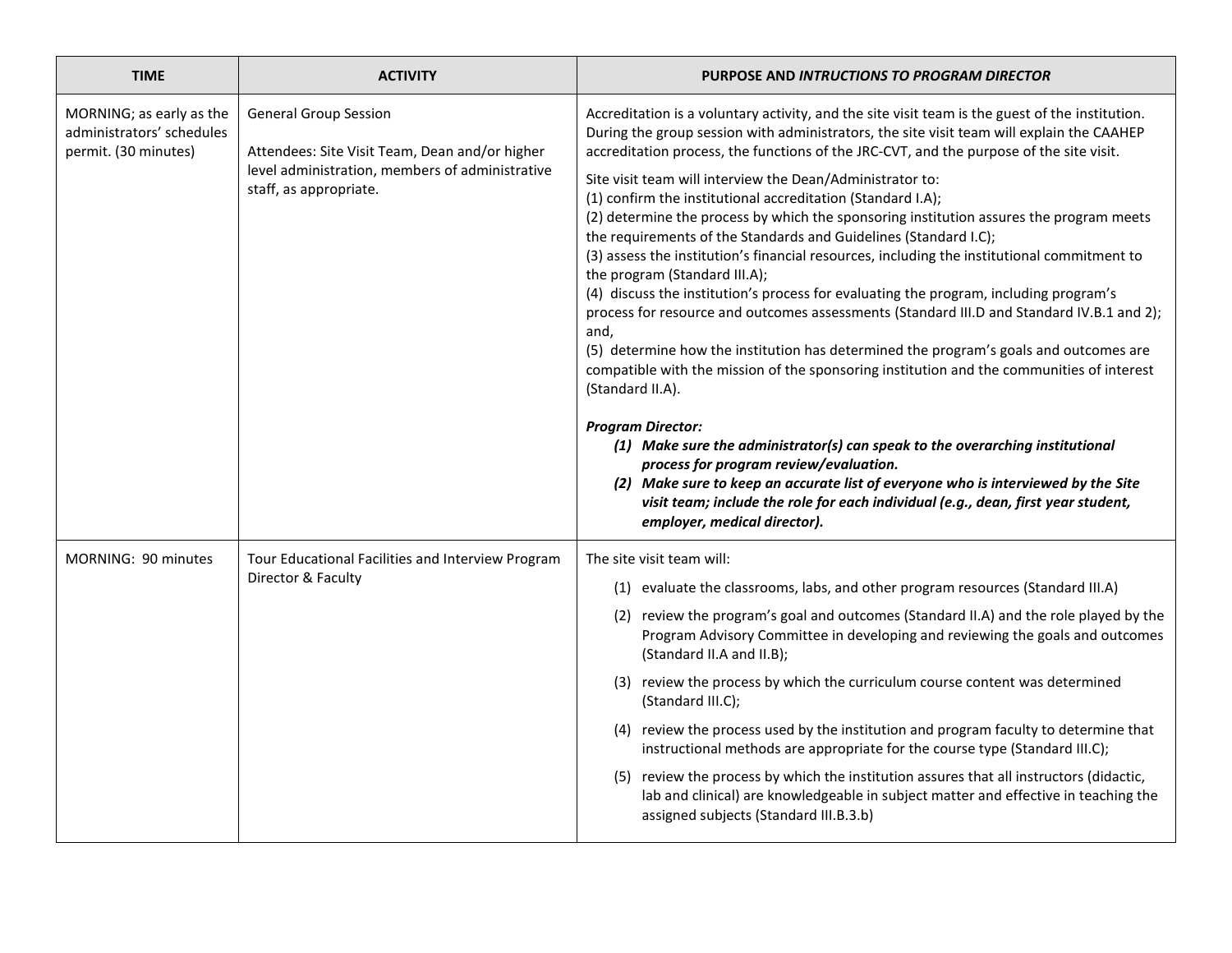| <b>TIME</b> | <b>ACTIVITY</b>                                                                                                                | PURPOSE AND INTRUCTIONS TO PROGRAM DIRECTOR                                                                                                                                                                                                                                                                                                                                                                                                                                                                                                                                                                                                                                                                                                                                                                                                                                                                                                                                                                                                                                                                                                                                                                                                                                                                                                             |
|-------------|--------------------------------------------------------------------------------------------------------------------------------|---------------------------------------------------------------------------------------------------------------------------------------------------------------------------------------------------------------------------------------------------------------------------------------------------------------------------------------------------------------------------------------------------------------------------------------------------------------------------------------------------------------------------------------------------------------------------------------------------------------------------------------------------------------------------------------------------------------------------------------------------------------------------------------------------------------------------------------------------------------------------------------------------------------------------------------------------------------------------------------------------------------------------------------------------------------------------------------------------------------------------------------------------------------------------------------------------------------------------------------------------------------------------------------------------------------------------------------------------------|
|             |                                                                                                                                | (6) discuss the comprehensive resource assessment plan (Standard III.D);<br>(7) discuss the comprehensive process for evaluating students, including how records<br>of student evaluations are maintained (Standard IV.A.1 and 2);<br>(8) discuss the comprehensive process for assessing the JRC-CVT mandated outcomes<br>(Standard IV.B.1); and,<br>(9) determine how the program director/clinical coordinator ensures that that a<br>formal affiliation agreement has been signed by both parties before a student is<br>assigned to the affiliate for clinical education (Standard V.F).<br>Program Director: You will have received a list of documents to have available for the<br>team to review on-site during the site visit. Please have those documents available and<br>filed neatly, with labels referencing the appropriate Standard. During this interview<br>session the team will clarify and verify information you provided in the Self-Study Report.                                                                                                                                                                                                                                                                                                                                                                              |
| 30 minutes  | Interview First Year Students (including students<br>who are enrolled in all of the concentrations<br>offered in the program)  | The site visit team will evaluate the students' satisfaction with the program, including:<br>(1) evaluating the students' experience with the sponsor's publications and<br>disclosures (Standard V.A.);<br>(2) evaluating the degree to which students are aware of practices to assure their<br>health and safety and the safety of their patients during clinical and/or laboratory<br>experiences (Standard V.C);<br>(3) evaluating the degree to which students are aware that all programmatic activities<br>must be educational, including evaluating how the students know they are not to<br>be substituted for staff during clinical education (Standard V.C);<br>(4) determining how students are involved in assessing the program resources (III.A);<br>(5) determining the degree to which students are aware of the program's goals and<br>outcomes (Standard II.A);<br>(6) assessing the degree to which the student perceive the program is preparing them<br>for their role as competent entry-level cardiovascular technologists (Standard II.C);<br>and,<br>(7) confirming that students know the identity of the medical director(s) (Standard<br>III.B.2.a)<br>Program Director: Include as many students as possible. Interviews with students can be<br>conducted by conference call if the students are not available locally. |
| 30 minutes  | Interview Second Year Students (including<br>students who are enrolled in all of the<br>concentrations offered in the program) | The site visit team will evaluate the students' satisfaction with the program, including:<br>(1) evaluating the students' experience with the sponsor's publications and<br>disclosures (Standard V.A.);                                                                                                                                                                                                                                                                                                                                                                                                                                                                                                                                                                                                                                                                                                                                                                                                                                                                                                                                                                                                                                                                                                                                                |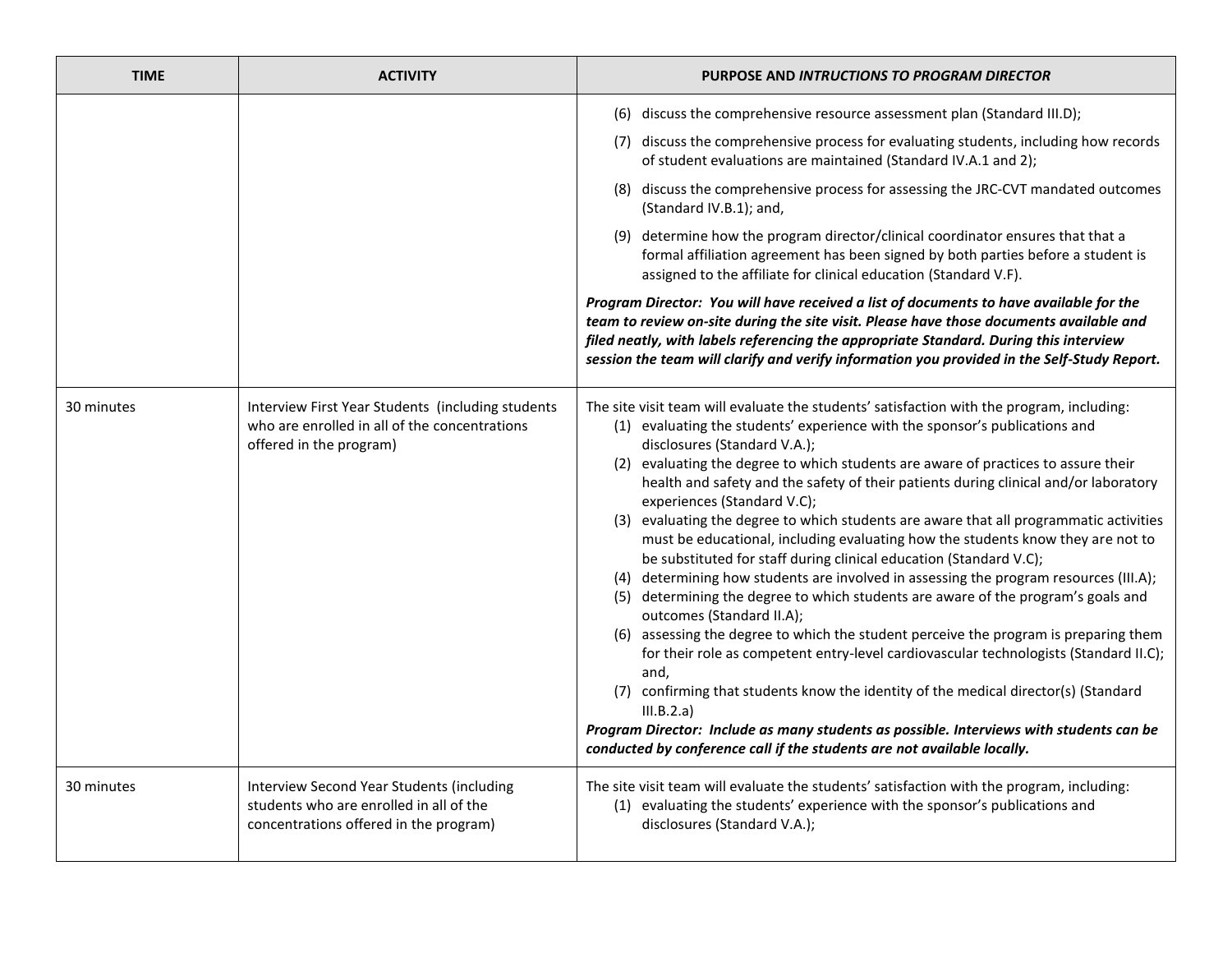| <b>TIME</b>                                                                                                                                                                                                    | <b>ACTIVITY</b>                                                                                                                                                                                                                                                                                                                                                 | PURPOSE AND INTRUCTIONS TO PROGRAM DIRECTOR                                                                                                                                                                                                                                                                                                                                                                                                                                                                                                                                                                                                                                                                                                                                                                                                                                                                                                                                                                                                                                                                                                                                                                                                                                                                                                                                                                                                                                                                                                                                                                                                                                                                                                                                                                                                                                                                |
|----------------------------------------------------------------------------------------------------------------------------------------------------------------------------------------------------------------|-----------------------------------------------------------------------------------------------------------------------------------------------------------------------------------------------------------------------------------------------------------------------------------------------------------------------------------------------------------------|------------------------------------------------------------------------------------------------------------------------------------------------------------------------------------------------------------------------------------------------------------------------------------------------------------------------------------------------------------------------------------------------------------------------------------------------------------------------------------------------------------------------------------------------------------------------------------------------------------------------------------------------------------------------------------------------------------------------------------------------------------------------------------------------------------------------------------------------------------------------------------------------------------------------------------------------------------------------------------------------------------------------------------------------------------------------------------------------------------------------------------------------------------------------------------------------------------------------------------------------------------------------------------------------------------------------------------------------------------------------------------------------------------------------------------------------------------------------------------------------------------------------------------------------------------------------------------------------------------------------------------------------------------------------------------------------------------------------------------------------------------------------------------------------------------------------------------------------------------------------------------------------------------|
| 15 - 20 Minutes                                                                                                                                                                                                | Interview with Advisory Committee<br>(This interview can be scheduled in a face-to-face<br>session, or by conference call.)                                                                                                                                                                                                                                     | (2) evaluating the degree to which students are aware of practices to assure their<br>health and safety and the safety of their patients during clinical and/or laboratory<br>experiences (Standard V.C);<br>(3) evaluating the degree to which students are aware that all programmatic activities<br>must be educational, including evaluating how the students know they are not to<br>be substituted for staff during clinical education (Standard V.C);<br>(4) determining how students are involved in assessing the program resources (III.A);<br>(5) determining the degree to which students are aware of the program's goals and<br>outcomes (Standard II.A);<br>(6) assessing the degree to which the student perceive the program is preparing them<br>for their role as competent entry-level neurodiagnostic technologists (Standard<br>II.C);<br>(7) confirming that students know the identity of the medical director(s) (Standard<br>$III.B.2.a$ ).<br>Program Director: Include as many students as possible. Interviews can be conducted by<br>conference call if students are not available locally.<br>The site visit team will interview members of the Advisory Committee to determine:<br>(1) how the Committee is involved in evaluating the program's goals and objectives,<br>and outcomes (Standard II.A and B);<br>(2) how the Committee has participated in formulating and revising the program's<br>goals and learning domains (Standard II.B);<br>(3) examples of how the Committee has assisted the program with monitoring<br>programmatic needs (Standard II.B);<br>(4) examples of how the Committee has assisted the program with monitoring<br>expectations from the communities of interest; and,<br>examples of how the program has implemented changes described in an Action<br>(5)<br>Plan and communicated the impact of those changes to the members of the |
|                                                                                                                                                                                                                |                                                                                                                                                                                                                                                                                                                                                                 | Committee.                                                                                                                                                                                                                                                                                                                                                                                                                                                                                                                                                                                                                                                                                                                                                                                                                                                                                                                                                                                                                                                                                                                                                                                                                                                                                                                                                                                                                                                                                                                                                                                                                                                                                                                                                                                                                                                                                                 |
| Allow sufficient travel<br>time and approximately<br>30 minutes for the tour of<br>the clinical sit and<br>interview(s). Additional<br>time should be allotted if<br>interviews with<br>employers, the medical | Visit clinical site(s)<br>Clinical instructors/preceptors must be available.<br>If only one clinical site is visited, the team should<br>schedule conference calls with at least two other<br>clinical instructors/preceptors in order to gather<br>sufficient information about the program from<br>the perspective of the clinical<br>instructors/preceptors. | The Site visit team will interview clinical instructors to determine:<br>(1) the degree to which they are informed about the objectives for the supervised<br>clinical practice (Standard III.C);<br>(2) how instructional methods are chosen to allow the student(s) to achieve the<br>course/clinical objectives (III.C);<br>(3) how students are evaluated during the clinical education experience (Standard<br>IV.A.1);<br>(4) how the instructors were trained (Standard III.B.3.a);                                                                                                                                                                                                                                                                                                                                                                                                                                                                                                                                                                                                                                                                                                                                                                                                                                                                                                                                                                                                                                                                                                                                                                                                                                                                                                                                                                                                                 |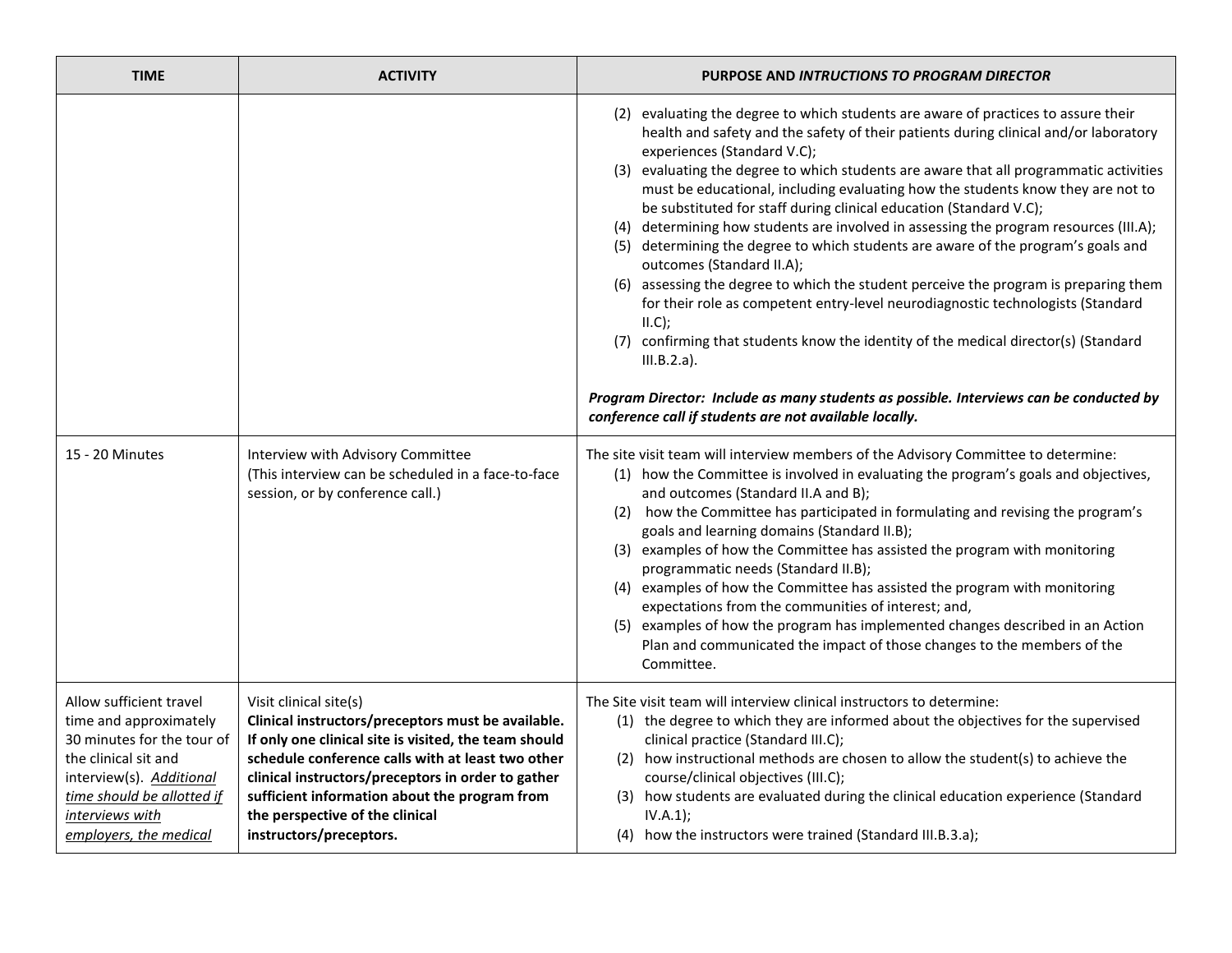| <b>TIME</b>                                                                     | <b>ACTIVITY</b>               | PURPOSE AND INTRUCTIONS TO PROGRAM DIRECTOR                                                                                                                                                                                                                                                                                                                                                                                                                                                                                                                                                                                            |
|---------------------------------------------------------------------------------|-------------------------------|----------------------------------------------------------------------------------------------------------------------------------------------------------------------------------------------------------------------------------------------------------------------------------------------------------------------------------------------------------------------------------------------------------------------------------------------------------------------------------------------------------------------------------------------------------------------------------------------------------------------------------------|
| director(s), and program<br>graduates are scheduled<br>at the clinical site(s). |                               | (5) how the instructors are evaluated by the students, and what kind of feedback<br>they get about their performance as a clinical instructor (Standard III.D); and,<br>(6) how the clinical instructor ensures that all activities during the day are<br>educational, and what steps are taken to make sure that no student is substituted<br>for staff (Standard V.C)<br>Program Director: It is preferable that the clinical site chosen for a visit include clinical<br>opportunities for multiple concentrations, if the program offers more than one                                                                             |
|                                                                                 |                               | concentration. Visiting only one clinical site that serves multiple purposes will enhance<br>the efficiency of the site visit.                                                                                                                                                                                                                                                                                                                                                                                                                                                                                                         |
| availability of the participants.                                               |                               | Program Director: Additional interviews/meetings that must be scheduled; these can be conducted in conjunction with clinical visits or scheduled separately based on                                                                                                                                                                                                                                                                                                                                                                                                                                                                   |
| 15 Minutes to 30 minutes                                                        | Interview Medical Director(s) | The site visit team will Interview the Medical Director to assess:<br>(1) level of involvement in program, including instruction and evaluation (Standard<br>III.B.2.b);<br>(2) level of participation in resource assessment and outcomes assessment (Standard<br>$IV.B.1$ and $III.D$ );<br>(3) participation in curriculum review to insure the program meets current standards<br>of medical practice (Standard III.B.2.b).<br>Program Director: Interview(s) with the medical director(s) can be scheduled during the                                                                                                             |
|                                                                                 |                               | clinical site visit or by conference call.                                                                                                                                                                                                                                                                                                                                                                                                                                                                                                                                                                                             |
| 15 Minutes to 30 minutes                                                        | <b>Interview Graduates</b>    | The site visit team will interview recent graduates to determine:<br>(1) how well the curriculum prepared them to practice as competent, entry-level<br>neurodiagnostic technologists (Standard II.C and Standard III.C);<br>(2) how they have been involved in evaluating the program since they graduated<br>(Standard IV.B.1);<br>(3) the level and kind of interactions they had with physicians while enrolled in the<br>program (Standard III.C.2);<br>(4) what measures were in place to assure that all activities during clinical education<br>were educational, and that they were not substituted for staff (Standard V.C). |
|                                                                                 |                               | Program Director: It is most helpful to the team if individuals who graduated from the<br>program within the past three to five years are invited to participate in this interview<br>session. The site visit team can also interview graduates during the clinical visit(s) if there<br>are sufficient graduates to provide a representative sample of graduates.                                                                                                                                                                                                                                                                     |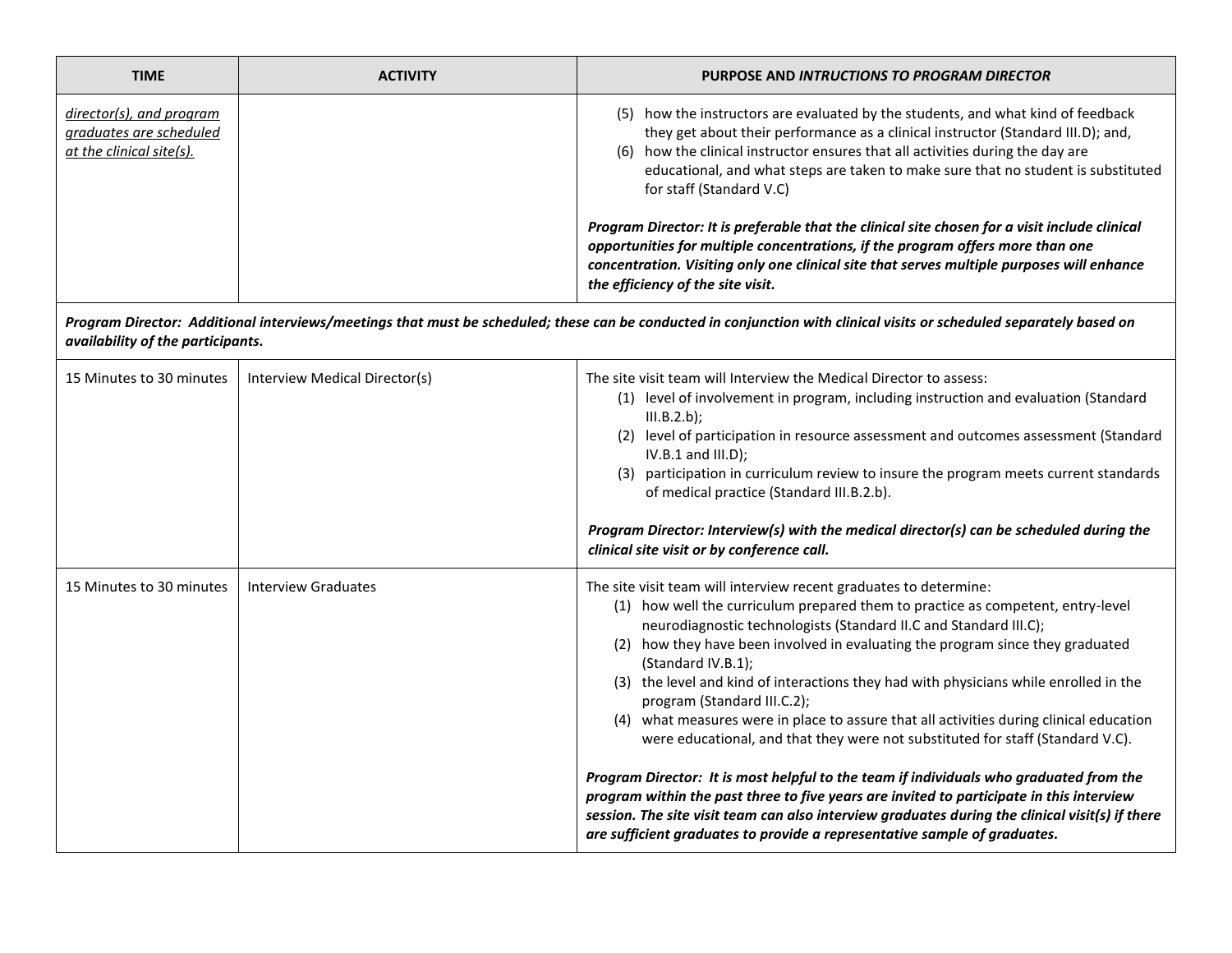| <b>Interview Employers</b>                                                                                                                                                               | The site visit team will interview employers of the program graduates to determine:<br>(1) the level of supervision that must be provided for graduates of this program                                                                                                                                                                                                                                                                                                                                                                                                                                                                                                                                                                                                                                                                                  |
|------------------------------------------------------------------------------------------------------------------------------------------------------------------------------------------|----------------------------------------------------------------------------------------------------------------------------------------------------------------------------------------------------------------------------------------------------------------------------------------------------------------------------------------------------------------------------------------------------------------------------------------------------------------------------------------------------------------------------------------------------------------------------------------------------------------------------------------------------------------------------------------------------------------------------------------------------------------------------------------------------------------------------------------------------------|
|                                                                                                                                                                                          | compared to new graduates from other programs (Standard II.C);<br>(2) the degree to which the curriculum prepares graduates for practice in the<br>employer's institution (Standard III.C);<br>(3) how employers participate in the resource assessment and outcomes assessment<br>(Standard III.D and Standard IV.B.1); and,<br>(4) how often the employer has received an employer survey from the program<br>(Standard IV.B.1).<br>Program Director: Employers and the Advisory Committee interviews can be scheduled<br>concurrently, especially if several employers are members of the Advisory Committee.                                                                                                                                                                                                                                         |
| Executive Session: Site Visit Report Completion - a<br>small conference room should be reserved for use<br>by the Site Visit Team                                                        | The site visit team will use this time to finalize the Site Visit Report, including reviewing any<br>records not seen earlier in the day.<br><b>Program Director:</b><br>Questions identified during interviews that occurred during the morning may require<br>additional meetings with the program director and/or faculty; therefore, please make<br>sure these individuals are available during the beginning of this session.                                                                                                                                                                                                                                                                                                                                                                                                                       |
| Meet with the Program Director                                                                                                                                                           | The site visit team will clarify any questions identified during the day and inform the<br>Program Director of the content of the exit summation.                                                                                                                                                                                                                                                                                                                                                                                                                                                                                                                                                                                                                                                                                                        |
| <b>Exit Summation</b><br>Attendees: Site Visit Team, Program Director,<br>Dean and/or higher level administration, Medical<br>Director, and other Faculty as Program Director<br>wishes. | The site visit team will:<br>(1) thank the program and sponsor personnel for site visit accommodations;<br>(2) read the Standardized Statement from the Site Visit Report;<br>(3) deliver an oral summary of the findings/observations related to each Standard; the<br>oral summary will identify areas of strength; areas of possible non-compliance<br>with the Standards; and recommendations for improvement.<br>(4) Identify the anticipated date the JRC-CVT will review the program in order to<br>formulate a recommendation regarding the accreditation status to forward to<br>CAAHEP for action; and,<br>(5) Identify the anticipated date the program will be appear on the CAAHEP agenda<br>for an accreditation decision.<br><b>Program Director:</b><br>(1) The site visit team does not make final conclusions concerning the program's |
|                                                                                                                                                                                          |                                                                                                                                                                                                                                                                                                                                                                                                                                                                                                                                                                                                                                                                                                                                                                                                                                                          |